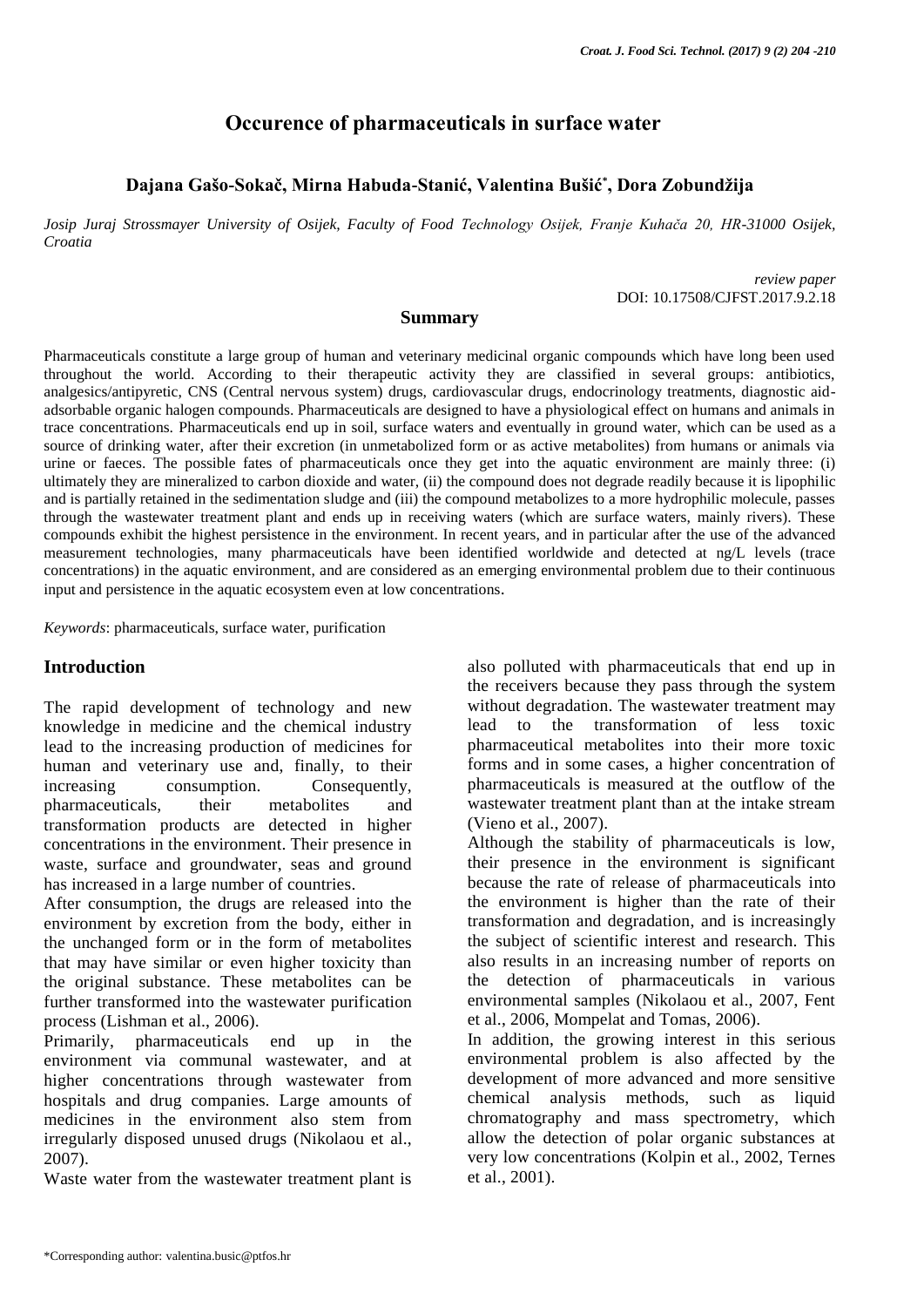*The most commonly used pharmaceuticals in surface waters*

When pharmaceuticals reach surface water, they can act toxically at all levels of the biological hierarchy: cell, organs, organisms, populations and ecosystems. Apart from their toxic effects, some pharmaceuticals, such as antibiotics, can cause long-term and irreversible changes in the genome of microorganisms and become resistant to antibiotics at low concentrations. Table 1 shows the most commonly used pharmaceuticals and their concentration in wastewaters. Analgesics:

Acetaminophen / Paracetamol: analgesic

- and antipyretic used to relieve headaches, pains and fever
- Diclofenac: relieves pain, inflammation and menstrual cramps
- Ibuprofen: relieves fever, headache, toothache, back pain
- Ketoprofen, Naproksen: relaxation in rheumatoid arthritis, osteoarthritis, menstrual cramps

Antihyperlipidemics:

 reduce cholesterol and triacylglycerol production and increase the production of saturated fatty acids ("good" cholesterol), include bezafibrate, clofibric acid and gemfibrozil

Antibiotics:

- Ciprofloxacin and Erythromycin: Treatment of infections caused by gram-positive and gramnegative bacteria
- Sulfamethoxazole: an antibiotic often prescribed in combination with trimethoprim and used to treat urinary tract infections, bronchitis and ear infections
- Triclosan: an antimicrobial substance that is found in soaps and toothpaste

*EDC* (*endocrine disrupting compounds*), substances that directly affect the endocrine system of people and cause major problems with the thyroid, diabetes, osteoporosis and many other hormone-related problems, also represent a great health problem (Bredhult et al., 2007). These are mostly organic synthetic organic chemicals that appear in the anthropological environment (surfactants, pesticides, pharmaceuticals, etc.), while some appear naturally (eg estrone, 17 β-estradiol) (Richardson, 2005; Nieuwenhuijsen, 2005; Andrzejewski et al., 2005; Cancho, Ventura, 2005).

Due to the increasing concentrations of these compounds in wastewaters, three pharmaceuticals: ethinyl estradiol, β-estradiol and diclofenac are found in the so-called. "Priority Pollutant List" of the EU Water Framework Directive (European Commission, 201; Zenker et al., 2014).

Other substances: bisphenol A, caffeine - a natural stimulant in coffee, tea and guarans, antiepileptic carbamazepine. Fig. 1 shows the most common pharmaceuticals in surface waters and their structures.

**Table 1.** Pharmaceuticals mostly present in wastewaters and their concentrations (Al-Rifai et al., 2007; Gomez et al., 2007; Santos et al., 2007; Vieno et al., 2007)

| Antibiotics                          | Sulfonamides: sulfamethoxazole $(0.02-0.58 \mu g/L)$<br>Florokinones: ofloxacin $(6-52 \text{ ng/L})$ , ciprofloxacin $(6-60 \text{ m})$<br>ng/L)<br>Bacteriostatic: trimethoprim $(0.11-0.37 \mu g/L)$ Penicillin<br>group: penicillin G $(0.025 \mu g/L)$ |
|--------------------------------------|-------------------------------------------------------------------------------------------------------------------------------------------------------------------------------------------------------------------------------------------------------------|
| Analgesics/Antipyretics              | Acetaminophen (10-23.33 µg/L), diclofenac (0.01-510<br>$\mu$ g/L), naproxen (0.5-7.84 $\mu$ g/L), ibuprofen (0.49-990<br>$\mu$ g/L), ketoprofen (0.13-3 $\mu$ g/L) carbamazepine (0.1-<br>$1.68 \mu g/L$ )                                                  |
| CNS stimulants                       | Caffeine $(3.2 - 11.44 \mu g/L)$                                                                                                                                                                                                                            |
| Cardiovascular disease medicines     | Propranolol (0.05 $\mu$ g/L), atenolol (10-730 ng/L),<br>metoprolol $(10-390 \text{ ng/L})$ ,<br>Chlofibric acid $(0.47-170 \mu g/L)$ , gemfibrozil $(0.3-3$<br>$\mu$ g/L), fezafibrat (0.1-7.60 $\mu$ g/L)                                                 |
| Endocrinological treatments          | $17\alpha$ -ethinylestradiol (1 µg/L), estrone,<br>17β-estradiol, estriol (10 μg/L)                                                                                                                                                                         |
| Diagnostic organic halogen compounds | Iopromide $(0.026 - 7.5 \mu g/L)$ ,<br>Iomeprol $(1.6 \mu g/L)$                                                                                                                                                                                             |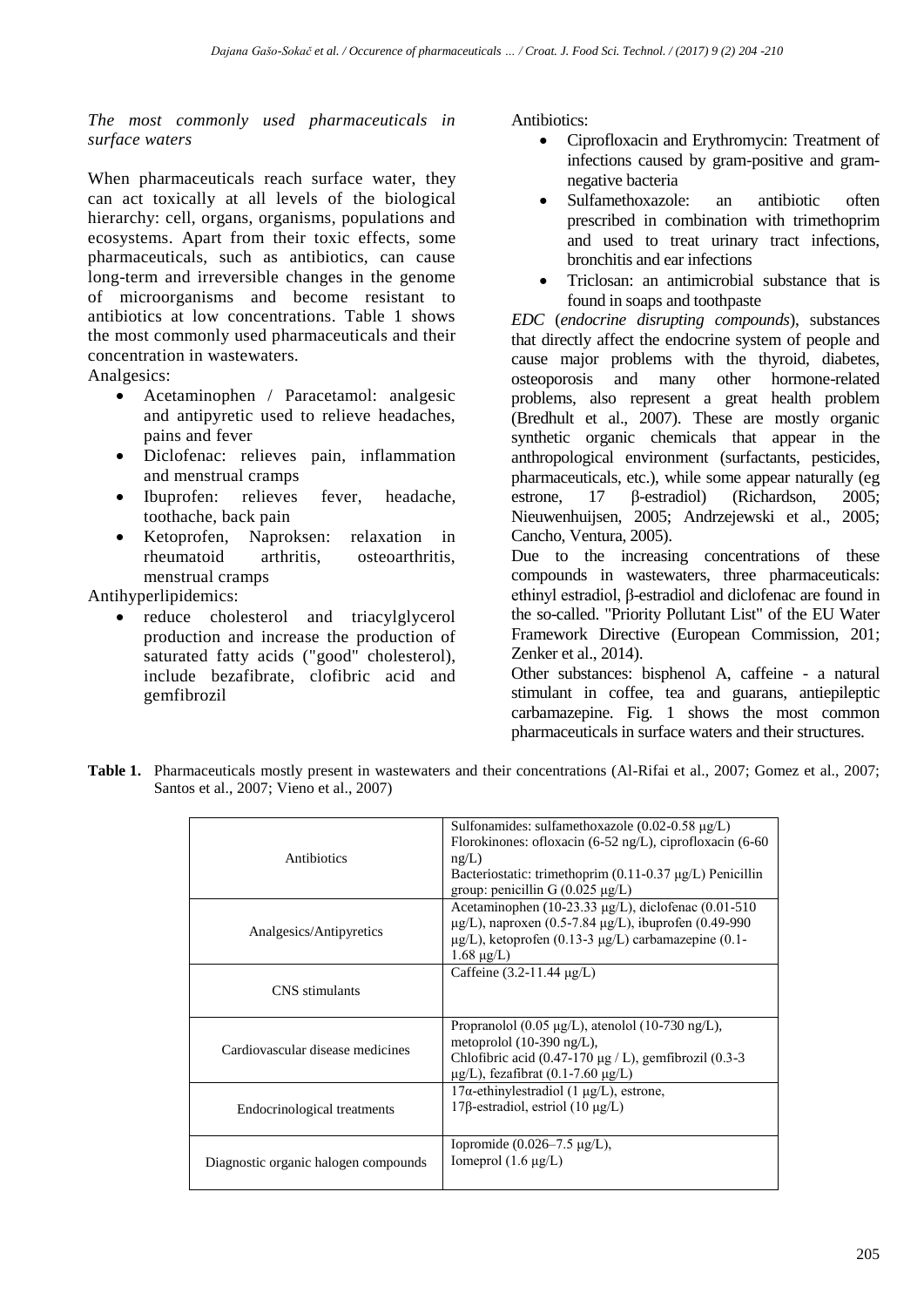**ANTIBIOTICS** 



Sulfametoxazole

 $0,02 - 0,58 \mu g/L$ 

Acetaminophen

10-23,3 μg/L

**CARDIOVASCULAR DRUGS** 

ANALGESICS AND ANTIPYRETICS



Ofloxacin

 $6-52$  ng/L

ÓН

 $H<sub>2</sub>C$ 





Trimethoprim  $0,11$ -0,37 µg/L

Penicilin G  $<$ 0,025 µg/L



Ibuprofen 0,49-990 µg/L

Ketoprofen  $0.13 - 3 \text{ m/s}$ 

DRUGS FOR THE CENTRAL NERVOUS SYSTEM





Diclofenac

 $0,01-510 \mu g/L$ 

Propanolol  $0.5 \mu g/L$ 



**ENDOCRINOLOGICAL DRUGS** 





ĊН Caffeine 3,2-11,44 µg/L

**Fig. 1.** Pharmaceuticals mostly present in surface waters

### *Behaviour of pharmaceuticals in surface water*

Once they end up in aquatic ecosystems, pharmaceuticals undergo the process of degradation. Biodegradation (microorganisms: bacteria and fungi) and abiotic processes (hydrolysis and photocatalytic degradation) are the most significant degradation processes, and they are determined by physical and chemical properties like octanol / water distribution coefficient, the distribution coefficient, the ionisation constant and the coefficient of organic carbon sequestration (Periša and Babić, 2016). The degradation process results in the reduction in the concentration of the initial molecule of pharmaceuticals and the formation of degradation and transformation products. Transformation implies a change in the structure of the starting molecule of pharmaceuticals, while decomposition results in the formation of new compounds with different molecular mass.

Bacteria are responsible for biological degradation in surface water (Kummerer, 2008). Pharmaceuticals are used by microorganisms as building blocks and in catabolism degradation as the only source of energy and carbon. Unlike catabolic, cometabolic degradation takes place in the presence of growth substrates such as glucose or methanol at low pharmaceutical concentrations. Considering that pharmaceuticals are mainly traceable in surface waters, it can be concluded that cometabolic degradation will be performed (Onesios et al., 2009; Grenni et al., 2013).

Pharmaceuticals can be fully mineralized by the biological degradation to carbon dioxide and inorganic salts, or degradation may be only partial, and in this case, the products may be more stable than the initial molecules of pharmaceuticals with different, new toxic properties.

If pharmaceuticals are resistant to microorganism degradation, the environment may be subjected to abiotic degradation, hydrolysis or photolytic degradation processes.

Although there is paucity of literature on hydrolytic stability of the pharmaceuticals, hydrolysis degradation is significant in some antibiotics that have been found to be unstable in water. According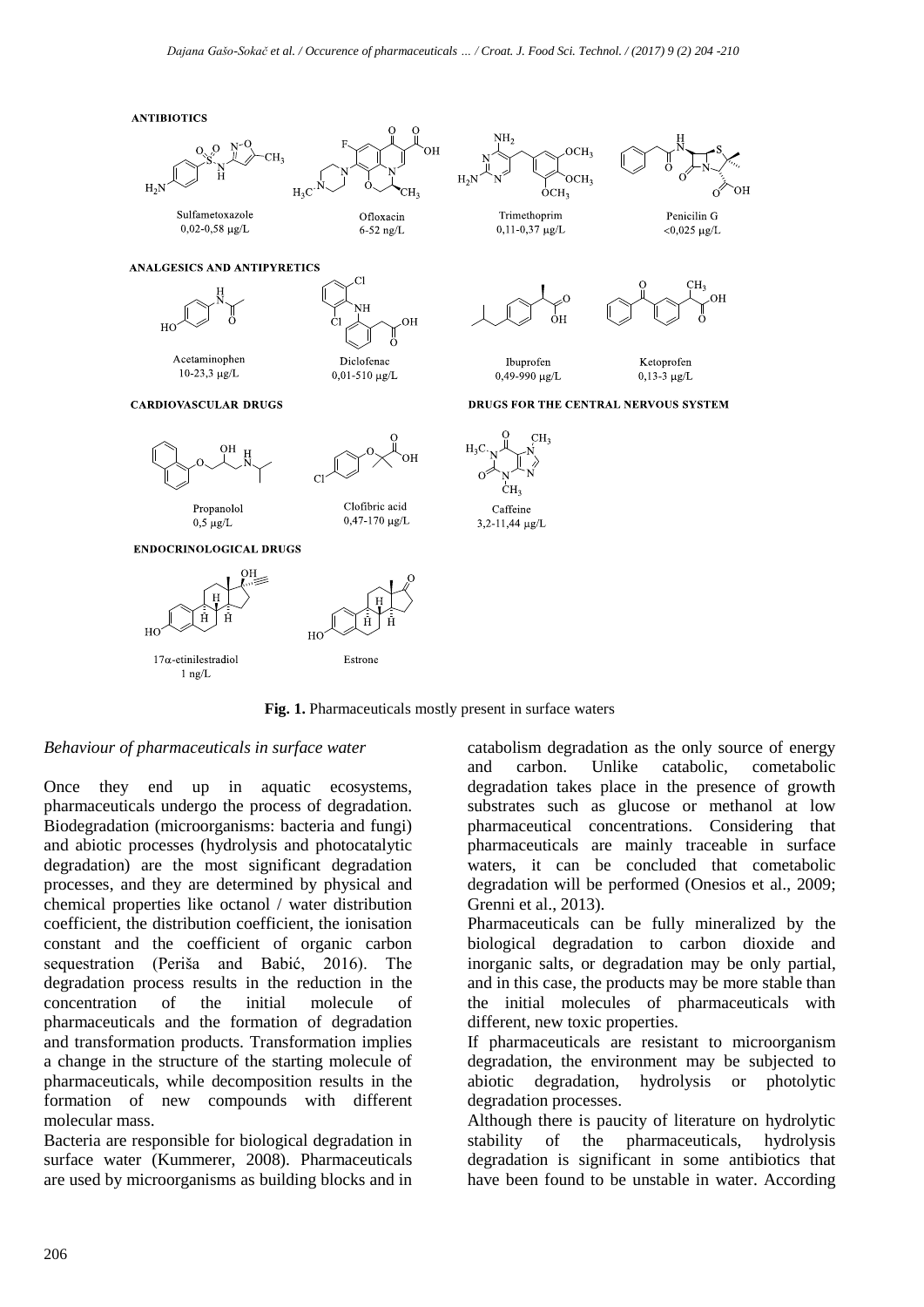to Alexy and Kummerer (2006), penicillin leads to the opening of the β-lactam ring by the hydrolysis process or the activity of β-lactamase, a bacterial enzyme.

In surface waters that have access to sunlight, photolytic degradation of pharmaceuticals is most common due to aromatic rings,  $\pi$ -conjugated systems, heteroatoms and nitro, phenolic and naphthoxyl groups that can absorb solar radiation (290-800 nm) and are subject to photolytic degradation (Fatta-Kassinos et al., 2011; Boreen et al., 2003).

By absorbing the photon, the molecule goes into an excited state in which it remains shortly and after physical and chemical relaxation processes returns to its initial state. For photolytic degradation of pharmaceuticals, these processes that cause chemical changes in the initial molecule are essential and thus reduce their concentration in surface waters.

The pharmaceutical structure strongly influences its photolytic degradation.

Different behaviors have been observed in pharmaceuticals belonging to various drug groups, such as pharmaceuticals from the group of nonsteroidal antiinflammatory drugs (diclofenac) and antibiotics (triclosan). Pharmaceutics belonging to the same group or having a similar structure may also behave quite differently. In natural waters this can be attributed to the dissolved organic matter and nitric ions, which are present in the natural environment (Packer et al., 2003).

Fig. 2 shows the reactions of diclofenac and triclosan photolysis. Diclofenac degradation products are formed by decarboxylation and loss of chlorine and formation of carbon-carbon bonds within the ring to form carbazole. Further products are then formed by degradation of the initial intermediates.

Triclosan decomposition also results in numerous products formation after elimination of chlorine atoms and dehydroxylation (Arnold and McNeill, 2007).

Except for the initial pharmaceuticals, it is important to identify and determine the structure of its degradation products as they may be more stable and toxic than the starting molecule and potentially have a negative effect on the environment.

#### *Physico-chemical processes for surface water purification*

Most of the pharmaceuticals that end up in surface water are resistant to these degradation processes due to their harmful and toxic effects on humans and other organisms. For this reason, they should be completely removed and higher priority should be given to research on more sophisticated, non-biological methods of water purification.

A large number of studies are concerned with purification methods using membrane bioreactors (Jones et al., 2007; Masse et al., 2006; Raif et al., 2013) and filtration methods: ultrafiltration, nanofiltration and reverse osmosis (Dolar and Košutić, 2013). However, advanced oxidation processes (AOP's) have been shown to be most effective.

The advanced oxidation processes are processes in which energy, either chemical, electrical, or radiation energy, results in the formation of highly reactive hydroxyl radicals, in an amount sufficient to break down most of the organic compounds. The following processes are included in the AOP: heterogeneous and homogeneous photocatalysis based on nearultraviolet (UV) radiation, electrolysis, ozonization, processes under the influence of ultrasound in which Fenton reagent is used, but also less conventional methods such as wet oxidation, ionization and microwave radiation (Klavarioti et al, 2009).



**Fig. 2.** Selected photolysis pathways for triclosan and diclofenac (Arnold and McNeill, 2007)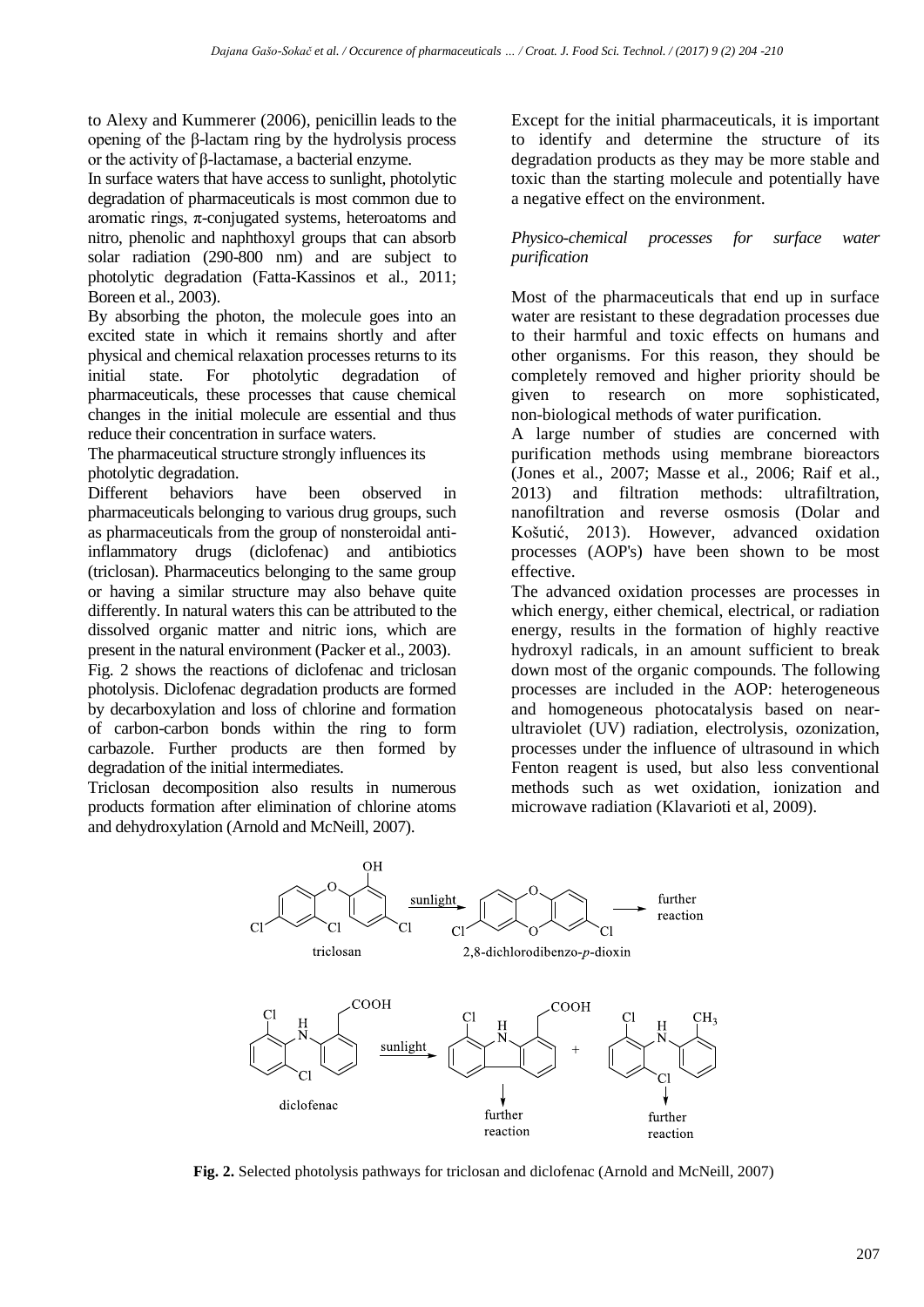Table 2 shows the AOP, mechanism of their activity and the advantages and disadvantages of their application in water purification.

For wastewater from hospitals and pharmaceutical industries where pharmaceutical concentrations are higher and are expressed even in g/L, finding the appropriate purification method is of great importance.

# **Conclusions**

Pharmaceuticals, important group of the so-called new pollutants for which there is no legal regulation

on their release into the environment, find different pathways in changing the environment. Considering their resistance to purification by conventional methods such as biological treatment or abiotic processes, more effective invasive purification methods such as advanced oxidation processes are necessary to apply. However, due to expensive equipment, they are often unavailable.

In addition, in order to reduce the unnecessary release of pharmaceuticals into the environment, preventive action is needed, as well as education for pharmaceutical users.

| Table 2. AOP's mechanism of their action and the advantages and disadvantages of their application in water purification |  |  |  |
|--------------------------------------------------------------------------------------------------------------------------|--|--|--|
|                                                                                                                          |  |  |  |

| <b>UV</b>           | $R-R + hv \rightarrow R-R \rightarrow 2R$<br>$R-R^* + Q_2 \rightarrow R-R^* + Q_2$<br>${}^{3}$ DOM* + ${}^{3}O_{2}$ $\rightarrow$ DOM + ${}^{1}O_{2}$ | • Direct irradiation leads to molecular transition from basic to the excited<br>singlet state. The resulting radicals induce chain reactions; e.g. radicals<br>with unsaturated electrons on carbon atom (R <sup>*</sup> ) are reacting with<br>dissolved oxygen to form alkylperoxyl $(RO2)$ and alkoxy $(RO1)$<br>radicals<br>• Photolysis (indirect or sensitized) is preferred in the presence of natural<br>substances in the system (e.g., dissolved organic matter acting as a<br>photosensitizer, producing strong reactive intermediates, e.g. singlet<br>oxygen $(^{1}O_{2})$ and hydroxyl radical (HO'))<br>• Disadvantages: UV with lamp is expensive |  |  |
|---------------------|-------------------------------------------------------------------------------------------------------------------------------------------------------|-------------------------------------------------------------------------------------------------------------------------------------------------------------------------------------------------------------------------------------------------------------------------------------------------------------------------------------------------------------------------------------------------------------------------------------------------------------------------------------------------------------------------------------------------------------------------------------------------------------------------------------------------------------------|--|--|
| $UV/H_2O_2$         | $H_2O_2 + hv \rightarrow HO^* + HO^*$<br>$HO' + H_2O_2 \rightarrow HO'_2 + H_2O$<br>$HO'_{2} + H_{2}O_{2} \rightarrow HO' + H_{2}O + O_{2}$           | • hydroxyl radicals are formed by photolytic cleavage of $H_2O_2$<br>$\bullet$ high concentration of $H_2O_2$ influences the increase of the free radical<br>movement thus making the process less effective<br>· disadvantages: low formation of radicals caused by low molar<br>extinction coefficient $H_2O_2$                                                                                                                                                                                                                                                                                                                                                 |  |  |
| $O_3$               | $O_3 + R \rightarrow R_{OH}$<br>$2O_3 + 2H_2O \rightarrow 2HO' + O_2 + 2HO'_{2}$                                                                      | • In the absence of light, ozone can directly react with organic substrate<br>(R) by slow and selective reactions or by rapid and non-selective<br>radical reactions in which hydroxyl radicals are formed<br>• Disadvantages: low water solubility $O_3$ , $O_3$ is selective, formation of<br>byproducts (bromate), high costs                                                                                                                                                                                                                                                                                                                                  |  |  |
| $H_2O_2/O_3$        | $O_3 + H_2O_2 \rightarrow HO + O_2 + 2HO_2$                                                                                                           | $\bullet$ H <sub>2</sub> O <sub>2</sub> promotes decomposition of O <sub>3</sub> by electron transfer<br>• Disadvantages: additional costs for $H_2O_2$ compared to using only $O_3$                                                                                                                                                                                                                                                                                                                                                                                                                                                                              |  |  |
| $UV/O_3$            | $O_3 + hv + H_2O \rightarrow H_2O_2 + O_2$<br>$O_3 + hv \rightarrow O_2 + O(^1D)$<br>$O(^1D) + H_2O \rightarrow 2HO'$                                 | • The resulting hydrogen peroxide breaks down by photolysis on the<br>hydroxyl radicals and reacts with the excess of ozone<br>• If $\lambda$ < 300 nm, ozone photolysis occurs, producing additional hydroxyl<br>radicals and other oxidants with subsequent increase in efficiency<br>· Disadvantages: high operating costs                                                                                                                                                                                                                                                                                                                                     |  |  |
| $UV/H_2O_2/O_3$     | $O_3 + H_2O_2 + hv \rightarrow O_2 + HO' + HO'_{2}$                                                                                                   | $\bullet$ By adding light to H <sub>2</sub> O <sub>2</sub> / O <sub>3</sub> processes, efficiency is increased with<br>additional formation of hydroxyl radicals<br>· Disadvantages: increased costs                                                                                                                                                                                                                                                                                                                                                                                                                                                              |  |  |
| UV/TiO <sub>2</sub> | $TiO2 + hv \rightarrow TiO2 (eca + h+va)$<br>$HO^- + h^+$ <sub>va</sub> $\rightarrow$ HO <sup>*</sup><br>$O_2 + e^-_{ca} \rightarrow O'_2$            | • When the semiconductor particle wakes up with light energy, energy<br>shortages emerge<br>· Disadvantages: low quantitative yield, catalyst removal and<br>regeneration                                                                                                                                                                                                                                                                                                                                                                                                                                                                                         |  |  |
| Fenton              | $Fe^{2+} + H_2O_2 \rightarrow Fe^{2+} + HO^- + HO^+$                                                                                                  | • Fenton processes include the use of $H_2O_2$ and catalysts, usually iron<br>$(Fe2+ or Fe3+ ion)$ in the acid medium<br>$\bullet$ Fe <sup>2+</sup> oxidation leads to the formation of hydroxyl radicals<br>· Disadvantages: low pH (2.8 - 3.0), removal of metal is needed                                                                                                                                                                                                                                                                                                                                                                                      |  |  |
| Photo-<br>Fenton    | $Fe^{2+} + H_2O \rightarrow Fe^{2+} + H^+ + HO^+$                                                                                                     | · Photo-Fenton processes include solar irradiation or artificial light<br>source. In the presence of light, the process may be more effective by<br>photoreducing $\mathbf{\tilde{F}e}^{3+}$ in $\mathbf{Fe}^{2+}$ and creating additional hydroxyl radicals<br>$\bullet$ Disadvantages: low pH (2.8 - 3.0) needed for iron removal. Additional<br>costs for UV radiation<br>• Solar Fenton has attracted additional interest due to solar radiation,<br>which would further reduce process costs                                                                                                                                                                 |  |  |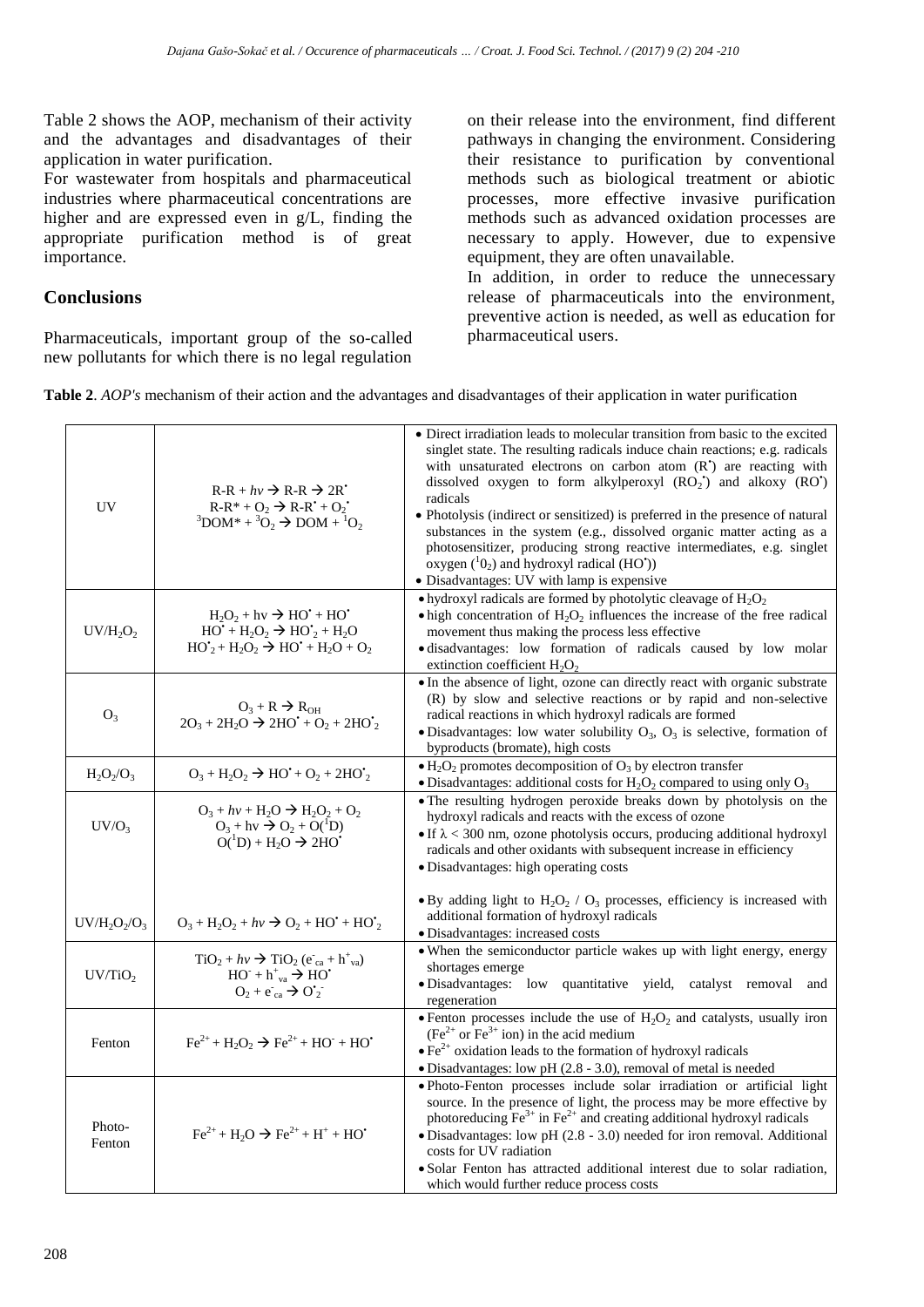## **References**

- Alexy R., Kümmerer K. (2006): Antibiotics for Human Use. In: Reemtsma, T. and Jekel, M. (eds) Organic pollutants in the Water Cycle – Properties, Occurrence, Analysis and Environmental Relevance of Polar Compounds, WILEY-VCH, Weinheim, 65–86.
- Al-Rifai J., Gabelish C., Schäfer A. (2007): Occurrence of pharmaceutically active and nonsteroidal estrogenic compounds in three different wastewater recycling schemes in Australia. *Chemosphere* 69, 803–15. <https://doi.org/10.1016/j.chemosphere.2007.04.069>
- Andrzejewski P., Kasprzyk-Hordern B., Nawrocki J. (2005): N-nitrosomethylethylamine (nmea) and Nnitrosodiethylamine (ndea), two new potential disinfection byproducts; formation during water disinfection with chlorine. *Global Nest J.* 7, 17–26.
- Arnold W.A., McNeill K. (2007): Transformation of pharmaceuticals in the environment: Photolysis and other abiotic processes. In Comprehensive Analytical Chemistry – Analysis, fate and removal of pharmaceuticals in the water cycle, Elsevier, Amsterdam, 361–385. [https://doi.org/10.1016/S0166-526X\(07\)50011-5](https://doi.org/10.1016/S0166-526X(07)50011-5)
- Boreen L., Arnold WA., McNeill K. (2003): Photodegradation of pharmaceuticals in the aquatic environment: A review. *Aquat. Sci.* 65, 320–341. <https://doi.org/10.1007/s00027-003-0672-7>
- Bredhult C., Bäcklin B.M., Olovsson M. (2007): Effects of some endocrine disruptors on the proliferation and viability of human endometrial endothelial cells in vitro. *Reprod. Toxicol.* 23, 550–9. <https://doi.org/10.1016/j.reprotox.2007.03.006>
- Cancho B., Ventura F. (2005): Optimization of methods for the determination of dbps. *Global Nest J.* 7:72– 94.
- Daughton C.G. (2007): Pharmaceuticals in the environment: sources and their management. *Comprehensive Analytical Chemistry*. 50, 1-58. [https://doi.org/10.1016/S0166-526X\(07\)50001-2](https://doi.org/10.1016/S0166-526X(07)50001-2)
- Dolar D., Košutić K. (2013): Removal of Pharmaceuticals by Ultrafiltration (UF), Nanofiltration (NF), and Reverse Osmosis (RO) 10. *Comprehensive Analytical Chemistry*. 62, 319 – 342.
- Eichhorn P. (2013): General Introduction of Pharmaceuticals. *Comprehensive Analytical Chemistry* 62, 1., 1-36. <https://doi.org/10.1016/B978-0-444-62657-8.00001-X>
- European Commission, Press releases database (2012.). Available at: http://europa.eu/rapid/pressrelease\_MEMO-12-59\_en.htm (29.5.2017.)
- Fatta-Kassinos D., Vasquez MI., Kummerer K. (2011): Transformation products of pharmaceuticals in surface waters and wastewater formed during photolysis and advanced oxidation processes – Degradation, elucidation of byproducts and assessment of their biological potency. *Chemosphere*  85, 693–709.

<https://doi.org/10.1016/j.chemosphere.2011.06.082>

Fent K., Weston A.A., Caminada D. (2006): Ecotoxicology of human pharmaceuticals. *Aquat.* 

*Toxicol.* 76, 122–159. <https://doi.org/10.1016/j.aquatox.2005.09.009>

- Gómez MJ., Martínez Bueno MJ., Lacorte S., Fernández-Alba AR., Agüera A. (2007): Pilot survey monitoring pharmaceuticals and related compounds in a sewage treatment plant located on the Mediterranean coast. *Chemosphere* 66, 993–1002. <https://doi.org/10.1016/j.chemosphere.2006.07.051>
- Grenni P., Patrolecco L., Ademollo N., Tolomei A., Caracciolo AB. (2013): Degradation of Gemfibrozil and Naproxen in a river water ecosystem, *Microchem. J.* 107, 158-164. <https://doi.org/10.1016/j.microc.2012.06.008>
- Jones OAH., Voulvoulis N., Lester JN. (2007): The occurrence and removal of selected pharmaceutical compounds in a sewage treatment works utilising activated sludge treatment: *Environ. Pollut.* 145, 738–744. <https://doi.org/10.1016/j.envpol.2005.08.077>
- Klavarioti M., Mantzavinos D., Kassinos D. (2009): Removal of residual pharmaceuticals from aqueous systems by advanced oxidation processes. *Environ. Int.* 35, 402. <https://doi.org/10.1016/j.envint.2008.07.009>
- Kolpin D.W., Furlong E.T., Meyer M.T., Thurman E.M., Zaugg S.D., Barber L.B., Buxton H.T. (2002): Pharmaceuticals, hormones and other organic wastewater contaminants. In U.S. streams 1999–2000: a national reconnaissance. *Environ. Sci. Technol*. 36 (6) 1202–1211.

<https://doi.org/10.1021/es011055j>

- Kummerer K. (2008): Pharmaceuticals in the Environment, Springer, Berlin, pp 3-21.
- Lishman L., Smyth S.A., Sarafin K., Kleywegt S., Toito J., Peart T., Lee B., Servos M., Beland M., Seto P (2006): Occurrence and reductions of pharmaceuticals and personal care products and estrogens by municipal wastewater treatment plants in Ontario, Canada. *Sci. Total Environ.*  $367$   $(2-3)$ ,  $544-558$ . <https://doi.org/10.1016/j.scitotenv.2006.03.021>
- Masse A., Sperandio M., Cabassud C. (2006): Membrane Technology in Water Treatment in the Mediterranean Region: Water Res. 40, 2405–2415.
- Mompelat S., Le Bot B., Thomas O. (2009): Occurrence and fate of pharmaceutical products and by-products, from resource to drinking water. *Environ. Int.* 35, 803–814. <https://doi.org/10.1016/j.envint.2008.10.008>
- Nieuwenhuijsen M.J. (2005): Adverse reproductive health effects of exposure to chlorination disinfection by products. *Global Nest J.* 7, 128–144.
- Nikolaou, A., Meric, S., Fatta, D. (2007): Occurrence patterns of pharmaceuticals in water and wastewater environments. *Anal. Bioanal. Chem.* 387, 1225–1234. <https://doi.org/10.1007/s00216-006-1035-8>
- Onesios KM., Yu JT., Bouwer EJ. (2009): Biodegradation and removal of Pharmaceuticals and Personal Care Products in Treatment Systems: A Review.